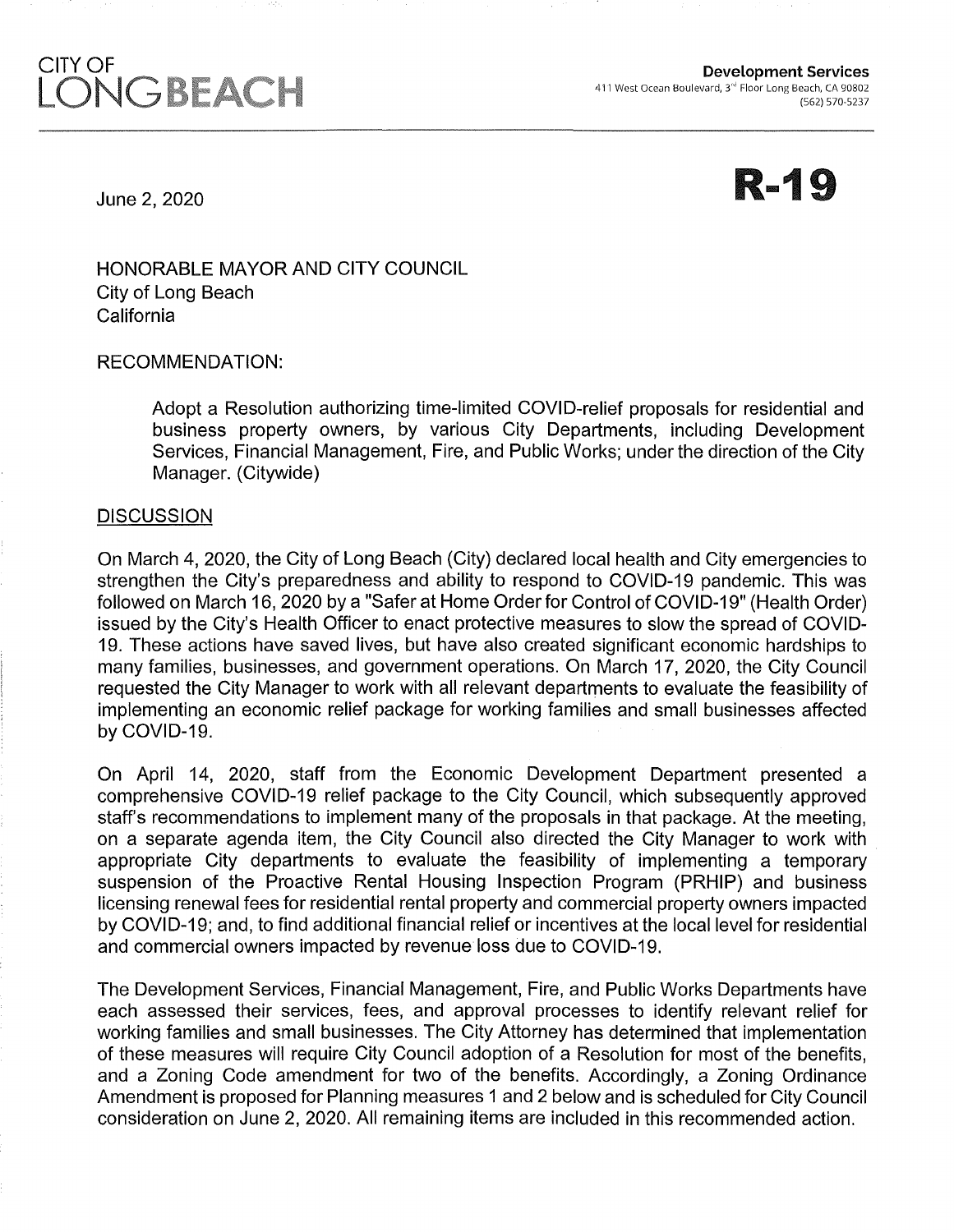# Development Services Department

#### Planning

- 1 . Extend the expiration period of existing entitlement approvals by 24 months, all approvals not expired on January 1, 2020, will now expire 24 months beyond their original expiration date.
- 2. Extend the entitlement expiration period for new project approvals issued on or after June 2, 2020, to 36 months.
- 3. Allow deferral of 50 percent of the Conditional Use Permit (CUP), or other entitlement application fees greater than \$1,000, for projects submitted from June 2, 2020 through December 31, 2020. Fifty (50) percent of the fee would be required to be paid at the time of application, and the remaining 50 percent of the fee would be required to be paid prior to the scheduled public hearing date, or prior to a final project determination. This deferral is not applicable to environmental fees or noticing fees. This benefit provides an average deferral of approximately 90 days.

#### Building and Safety

- 1. For all plans submitted, or plans to be submitted, on or before December 31, 2020, extend the plan review period from 12 months to 18 months.
- 2. Extend all building permits already issued, or to be issued, through December 31, 2020, from a 24-month expiration to a 36-month expiration period.
- 3. For all building plan checks submitted on or after June 2, 2020 through December 31, 2020, allow projects with a valuation of less than \$100,000, to defer payment of building plan check fees until building permit issuance.
- 4. Establish a process at the Permit Center to allow fee payments by phone, via a secure credit card transaction process, until an on-line payment system can be implemented.

#### Code Enforcement

- 1. For administrative citation Warning Notices issued between March 1, 2020 through August 31, 2020, extend the compliance period from 30 days to 60 days, except for violations regarding weeds, trash, debris, and graffiti. Warning Notices for weeds, trash, debris, and graffiti will maintain a 30-day compliance period.
- 2. Extend the compliance period for all citations issued between March 1, 2020 through August 31, 2020, from 30 days to 60 days. Citations for weeds, trash, debris, and graffiti will maintain a 30-day compliance period.
- 3. Defer the due date of Proactive Rental Housing Inspection Program (PRHIP) fees for 60 days. Invoices for PRHIP fees are mailed to property owners annually in mid-October with a 45-day payment period which requires payment by the end of November. This provision would extend the payment period by 60 days and payment of PRHIP fees would be due by January 31, 2021.

Note: Response to life/safety issues will remain a priority for Code Enforcement staff.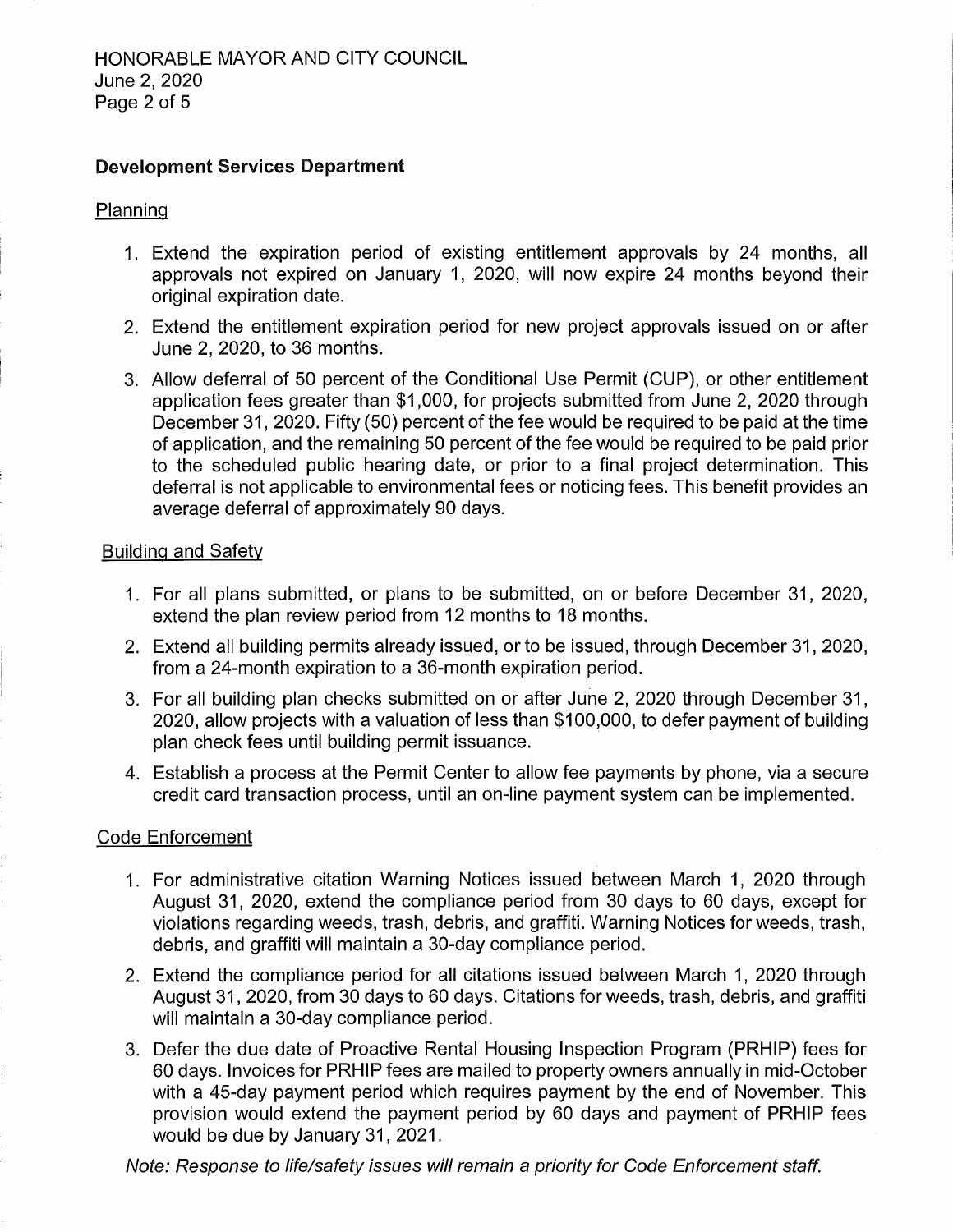# Fire Department

- 1 . For all plans submitted for Fire plan check on or after January 1 , 2020 through December 31 , 2020, extend the plan review period from 12 months to 18 months.
- 2. Extend all Fire construction permits issued on or after January 1, 2020 through December 31, 2020, from a 24-month expiration to a 36-month expiration period.
- 3. Allow an extension of the annual inspection fee balance due dates by 60 days. Associated compliance dates cannot be changed as they involve life safety. Extension requests will be processed on a case-by-case basis, at the request of the property owner.

### Financial Management Department

1. Waive penalty fees for all late payments on all business license taxes, including commercial property licensees and residential property licensees from March 16, 2020 through August 31, 2020. Penalties will be assessed on bills that are late as of September 1, 2020.

### Public Works Department

#### Public Walkway Occupancy Permits

- 1. For all parklet and sidewalk dining permits that expire on or after January 1, 2020 through December 31, 2020, applicants can defer payment of the renewal fee for 10 months from date of permit expiration.
- 2. For all new parklet and sidewalk dining permits submitted on or after June 2, 2020 through December 31, 2020, allow applicants to defer payment of the plan check and permitting fees for 10 months from date of application submission.

#### New Development Permits

- 1. For all new residential and commercial building plan review applications submitted on or after June 2, 2020 through December 31, 2020, projects with a valuation of less than \$100,000, can defer payments of plan check and application fees until permit issuance.
- 2. For all new residential and commercial building plan review applications submitted on or after June 2, 2020 through December 31, 2020, projects with a valuation of over \$100,000 are required to pay 50 percent of the plan review fee at the time of application submittal. The remaining 50 percent of the plan review fee will be due at the time of permit issuance.

#### ENVIRONMENTAL REVIEW

No change in environmental impacts is expected as a result of the proposed actions, which generally defer payment of applicable fees and extend the period of entitlement for previously approved development projects. Approved development was evaluated previously under the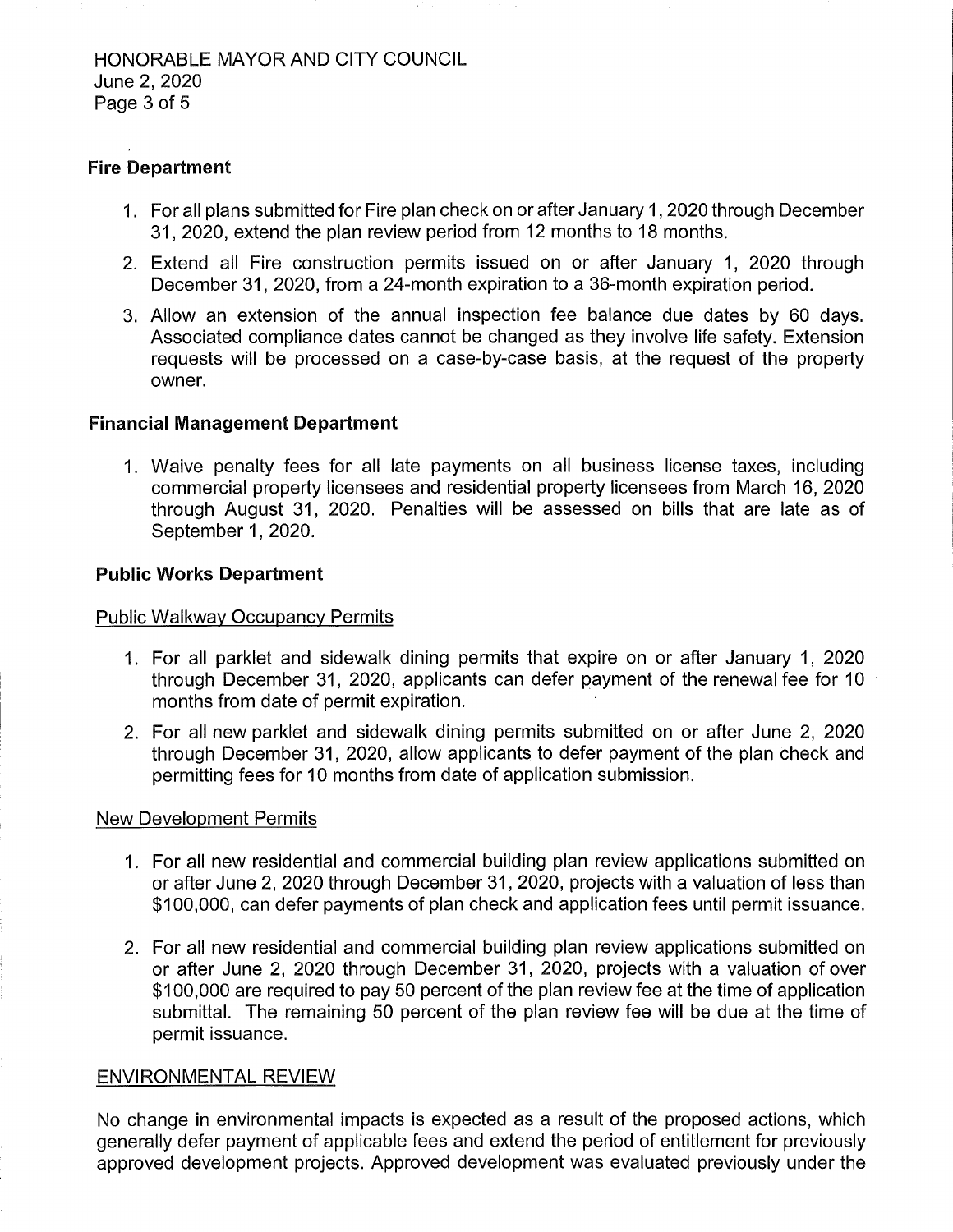#### HONORABLE MAYOR AND CITY COUNCIL June 2, 2020 Page 4 of 5

California Environmental Quality Act (CEQA). Any new development utilizing the proposed benefits are subject to individual environmental review, and are generally within the scope of what was analyzed in the certified Program Environmental Impact Report (EIR) prepared for the General Plan Land Use Element, which found significant and unavoidable impacts related to air quality, global climate change, noise and transportation, and will not result in any new significant impacts. None of the conditions require a new subsequent or supplemental environmental impact report, as stated in Section 21166 of the Public Resources Code or in Sections 15162 or 15163 of the CEQA Guidelines. This EIR (03-16) is on the City's website at http://www.longbeach.gov/lbds/planning/environmental/reports. Additionally, pursuant to the California Environmental Quality Act (CEQA), Article 5, Section 15061 and the State CEQA Guidelines, it can be seen with certainty that the proposed benefits will not have the potential for having a significant effect upon the environment and, therefore, the activity is not subject to CEQA.

This matter was reviewed by Assistant City Attorney Michael J. Mais on May 8, 2020 and by Budget Manager Julissa Jose-Murray on May 11, 2020.

#### TIMING CONSIDERATIONS

City Council action is requested on June 2, 2020, to provide immediate economic relief to working families and businesses impacted by the COVID-19 emergency.

#### EQUITY LENS

The City has incorporated the Equity Toolkit into this recommendation as requested by the City Council on April 21, 2020. This recommendation will provide fee relief and permit extensions to Long Beach families and businesses impacted by revenue loss due to COVID-19. Implementation of these measures will also assist with economic recovery as the "Safer at Home Order" is lifted.

#### FISCAL IMPACT

The recommended COVID-19 relief proposals are a combination of penalty waivers and delays; fee deferrals; and time extensions for permits, entitlements and plan review periods that benefit affected applicants, permittees, and business and property owners. To the extent possible, these proposals have been structured to provide relief to businesses while minimizing the fiscal impact to the City.

Penalty Waivers and Delays: The waiver of late fees for business license taxes, proposed by Financial Management, will have a fiscal impact on the General Fund Group. However, due to the uncertainty regarding the number of businesses that will continue to operate, the fiscal impact cannot be quantified at this time.

Discontinuation of Citations: Discontinuing the proactive issuance of parking citations on private property by Code Enforcement will result in a loss of revenue to the General Fund Group. Extending compliance periods prior to the issuance of an administrative citation may either increase compliance or delay the collection of revenue possibly to FY 21. However, since Code Enforcement's revenue for the first two quarters of the fiscal year outpaced the budget,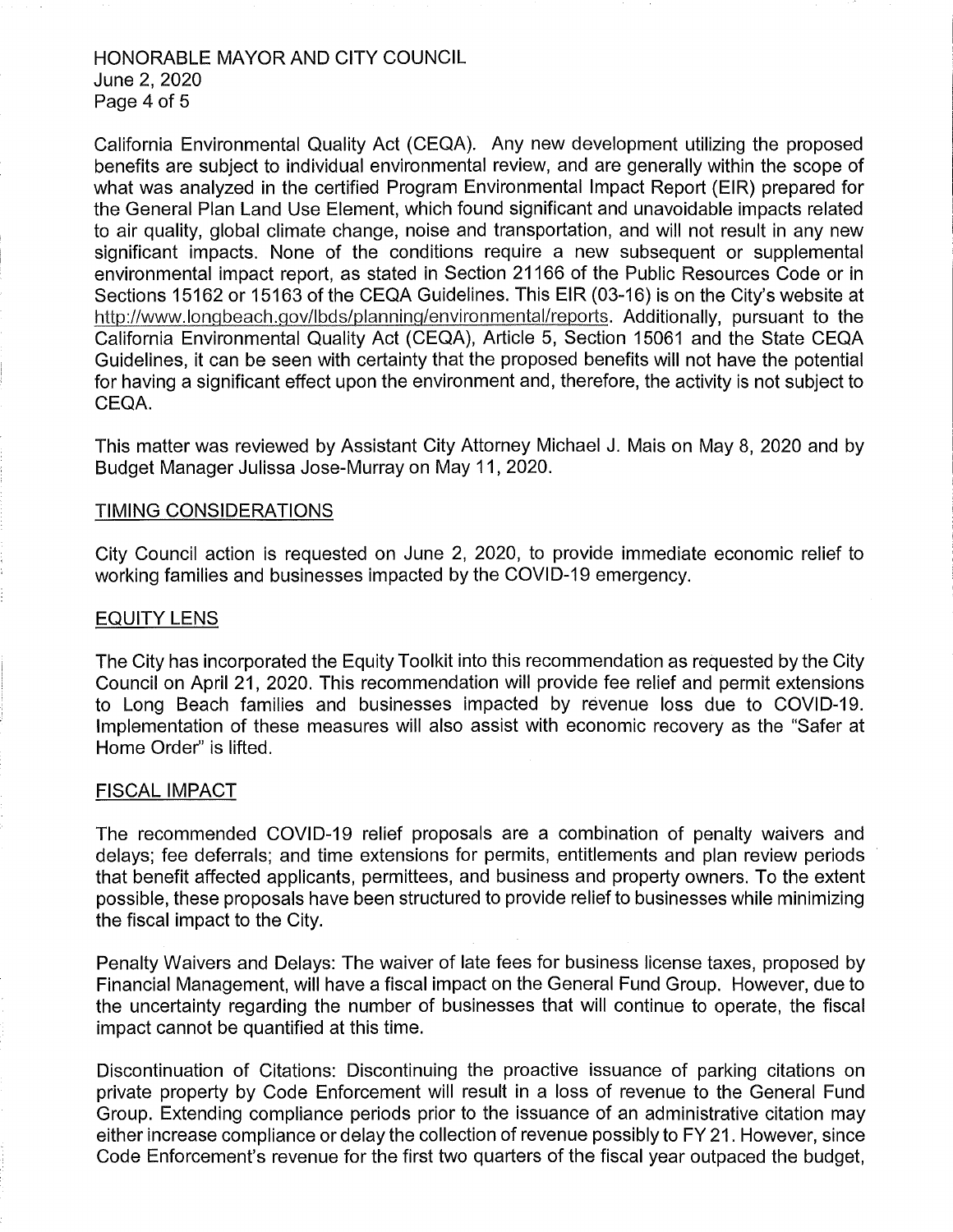### HONORABLE MAYOR AND CITY COUNCIL June 2, 2020 Page 5 of 5

a discontinuation of citations at this point in the year will not adversely impact budgeted revenue levels for FY 20.

Fee Deferrals: Fee deferrals for the Development Services, Public Works and Fire Departments will not affect staffing or other departmental resources but will affect the timing of the City's receipt of affected fees, thereby reducing revenue collection in FY 20. Some planchecked projects may not proceed to the permitting phase. In the limited number of cases where this occurs, the Development Services Fund Group and the General Fund Group would forego the plan check fees that would otherwise have been collected. Similar to Business License-related revenues, there are too many uncertainties at this time to predict the amount of the potential loss.

Permit Extensions: The Development Services and Fire Departments have proposed extensions to the time expiration of certain permits. The number of permits that may be extended is difficult to determine at this time. The automatic extensions will result in a loss of revenue in the Development Services Fund Group, which accrues charges for extensions. However, the Fire Department does not charge for extensions, so the General Fund Group will not experience a loss in revenue.

This recommendation has a nominal staffing impact beyond the normal budgeted scope of duties and is consistent with existing City Council Priorities. There is no local job impact associated with this recommendation.

SUGGESTED ACTION:

Approve recommendation.

Respectfully submitted,

*{lt/ncltu* 

LINDA F. TATUM, FAICP DIRECTOR OF DEVELOPMENT SERVICES

JOHN GROSS DIRECTOR OF FINANCIAL MANAGEMENT

ATTACHMENT: RESOLUTION

**XAVIER ESPINO FIRE CHIEF** 

CRAIG A. BECK DIRECTOR OF PUBLIC WORKS

APPROVED:

 $\sqrt{2}$ 

THOMAS B. MODICA CITY MANAGER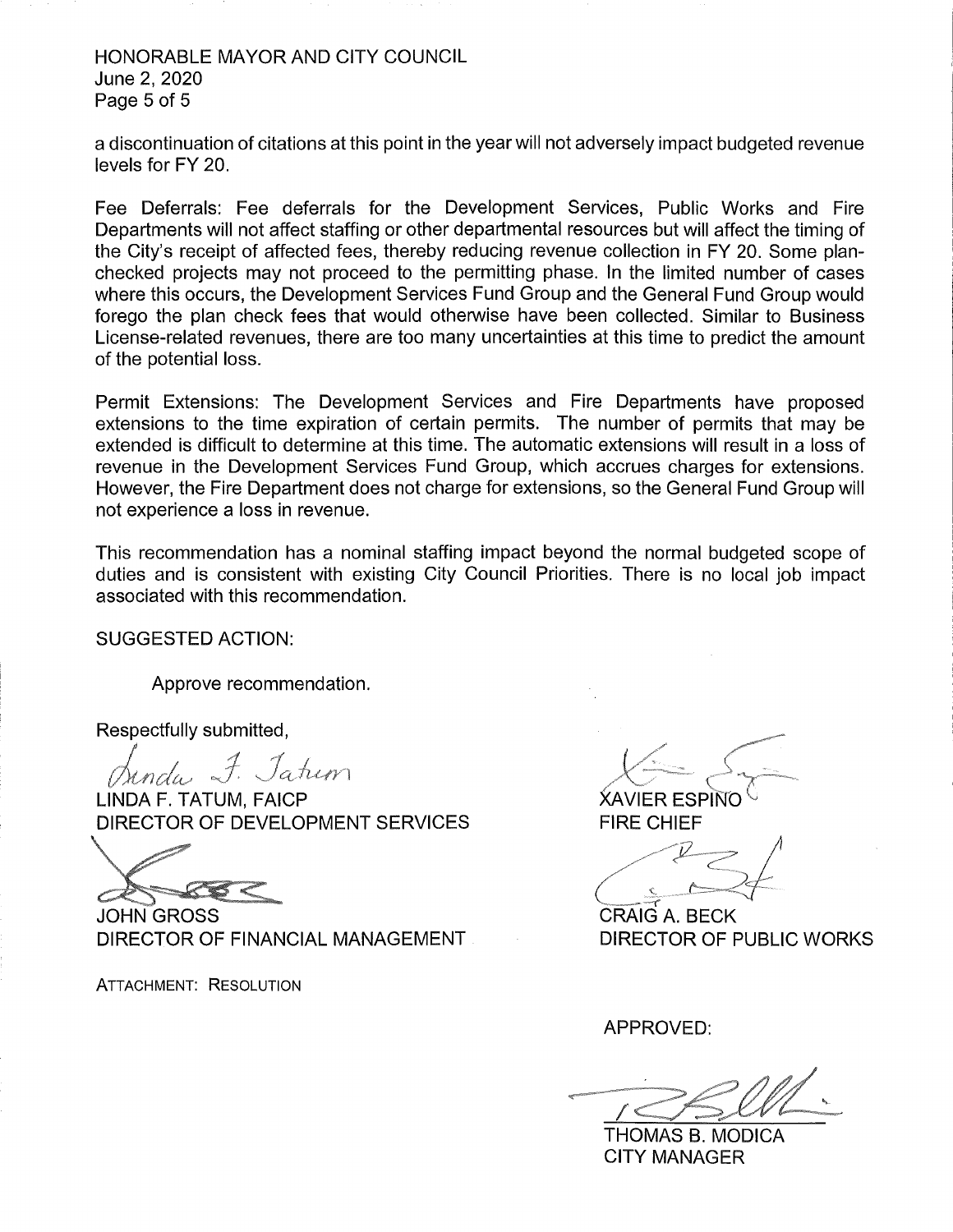| Boulevard, 9th Floor<br>ATTORNEY<br>PARKIN, City Attorney<br>Long Beach. CA 90802<br>5<br>"<br>논<br>$\frac{1}{10}$<br>OFFICE OF<br>CHARLES I<br>411 W. Ocea | 1  | <b>RESOLUTION NO.</b>                                                                    |
|-------------------------------------------------------------------------------------------------------------------------------------------------------------|----|------------------------------------------------------------------------------------------|
|                                                                                                                                                             | 2  |                                                                                          |
|                                                                                                                                                             | 3  | A RESOLUTION OF THE CITY COUNCIL OF THE                                                  |
|                                                                                                                                                             | 4  | CITY OF LONG BEACH AUTHORIZING AND ADOPTING                                              |
|                                                                                                                                                             | 5  | TIME-LIMITED COVID-19 ECONOMIC AND                                                       |
|                                                                                                                                                             | 6  | ADMINISTRATIVE RELIEF PROPOSALS FOR                                                      |
|                                                                                                                                                             | 7  | INDIVIDUALS, WORKING FAMILIES, AND RESIDENTIAL                                           |
|                                                                                                                                                             | 8  | AND BUSINESS PROPERTY OWNERS, BY VARIOUS CITY                                            |
|                                                                                                                                                             | 9  | DEPARTMENTS, INCLUDING DEVELOPMENT SERVICES,                                             |
|                                                                                                                                                             | 10 | FINANCIAL MANAGEMENT, FIRE, AND PUBLIC WORKS;                                            |
|                                                                                                                                                             | 11 | UNDER THE DIRECTION OF THE CITY MANAGER                                                  |
|                                                                                                                                                             | 12 |                                                                                          |
|                                                                                                                                                             | 13 | WHEREAS, on January 31, 2020, the United States Secretary of Health                      |
|                                                                                                                                                             | 14 | and Human Services declared a public health emergency based on the threat caused by      |
|                                                                                                                                                             | 15 | COVID-19 (also known as the "Coronavirus"); and                                          |
|                                                                                                                                                             | 16 | WHEREAS, on March 4, 2020, the Governor of California proclaimed a                       |
|                                                                                                                                                             | 17 | State of Emergency (Executive Order N-25-20) in California based on the threats to       |
|                                                                                                                                                             | 18 | public health caused by COVID-19; and                                                    |
|                                                                                                                                                             | 19 | WHEREAS, on March 4, 2020, after deep concern by the World Health                        |
|                                                                                                                                                             | 20 | Organization and the Federal government, and as a result of the need to proactively slow |
|                                                                                                                                                             | 21 | the spread of, and combat, COVID-19 in the City of Long Beach, the City Public Health    |
|                                                                                                                                                             | 22 | Officer issued a Declaration of Local Health Emergency and the Acting City Manager       |
|                                                                                                                                                             | 23 | issued a Proclamation of Local Emergency; and                                            |
|                                                                                                                                                             | 24 | WHEREAS, on March 10, 2020, the City Council of the City of Long Beach                   |
|                                                                                                                                                             | 25 | confirmed that an emergency did exist and unanimously passed a Resolution ratifying the  |
|                                                                                                                                                             | 26 | City Manager's Proclamation of a Local Emergency and the Public Health Officer's         |
|                                                                                                                                                             | 27 | Declaration of Local Health Emergency; and                                               |
|                                                                                                                                                             | 28 | WHEREAS, on March 11, 2020, the World Health Organization declared                       |
|                                                                                                                                                             |    | 1                                                                                        |
|                                                                                                                                                             |    | MJM:kjm 01149408.docx; A20-03116 5/18/20                                                 |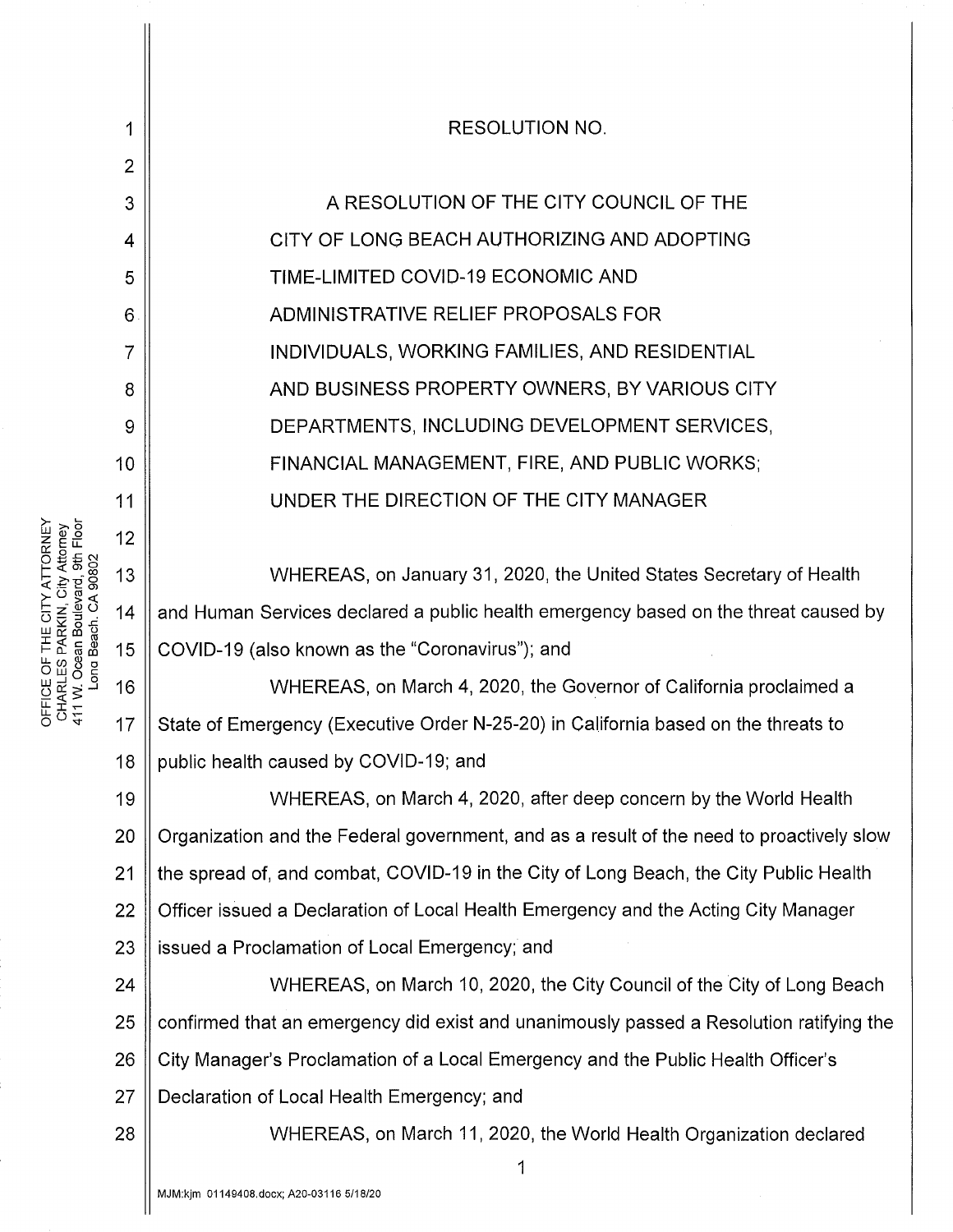2

3

9

11

 $\frac{5}{5}$   $\approx$   $\frac{1}{10}$ 

1

the COVID-19 a pandemic; and

WHEREAS, on March 13, 2020, the President of the United States of America declared a National Emergency as a result of COVID-19; and

4 5 6 7 WHEREAS, on March 17, 2020, the City Council requested the City Manager to consult with all relevant City Departments to evaluate the feasibility of implementing a temporary economic relief package for those individuals, working families and businesses operating or living in the City of Long Beach; and

8 10  $z \ddot{\varepsilon}$   $\stackrel{\circ}{\epsilon}$   $\stackrel{\circ}{\epsilon}$  12 0 ਮੋਹਿਸ<br>ਮਾਮ ਮਾਮ ਮਾਮ ਮਾਮ ਮਾਮ<br>13 ਫਾਰ ਕਰਨ<br>13 13 13 WHEREAS, on March 19, 2020, the Governor of the State of California issued an Order (Executive Order N-33-20) that all individuals living in California stay home or at their place of residence, except as needed to maintain continuity of operations for certain critical infrastructure sectors, to protect the public health of Californians, to mitigate the impact of COVID-19, and to ensure the healthcare delivery system is capable of serving all; and

FTHE CITY<br>CHE SARKIN, C<br>Cosan Bouleva<br>Ocean Bouleva<br>Cosan C<br>Cosan C<br>Cosan C<br>Cosan C<br>Cosan C<br>C<br>Cosan C<br>C<br>C  $W_{\text{L}}^{\text{L}} = 16$ <br>  $W_{\text{L}}^{\text{L}} = 16$  $\circ$   $\frac{17}{4}$ WHEREAS, on March 24, 2020, in order to mitigate the effects of COVID-19 within the City, the Long Beach Health Officer issued the "Safer at Home" Order, (which Order has been amended and restated several times by the City Health Officer since its initial promulgation), to control the affects and spread of COVID-19; and

18 19 20 21 22 23 24 25 26 27 WHEREAS, since the initial City Council direction on March 17, 2020 for the City Manager, in consultation with the City Departments, to develop various COVID-19 related economic relief proposals, staff in the Development Services, Financial Management, Public Works, and Fire Departments have each assessed their services, fees, and approvals to identify relevant relief for individuals, working families and small businesses. Upon review of the relief measures proposed, the City Attorney has determined that their implementation will require City Council adoption of a resolution for most measures, and a code amendment for two of the proposed relief measures; and WHEREAS, it is the desire of the City Council to adopt a resolution providing such economic relief measures to individuals, working families and businesses.

28

II

2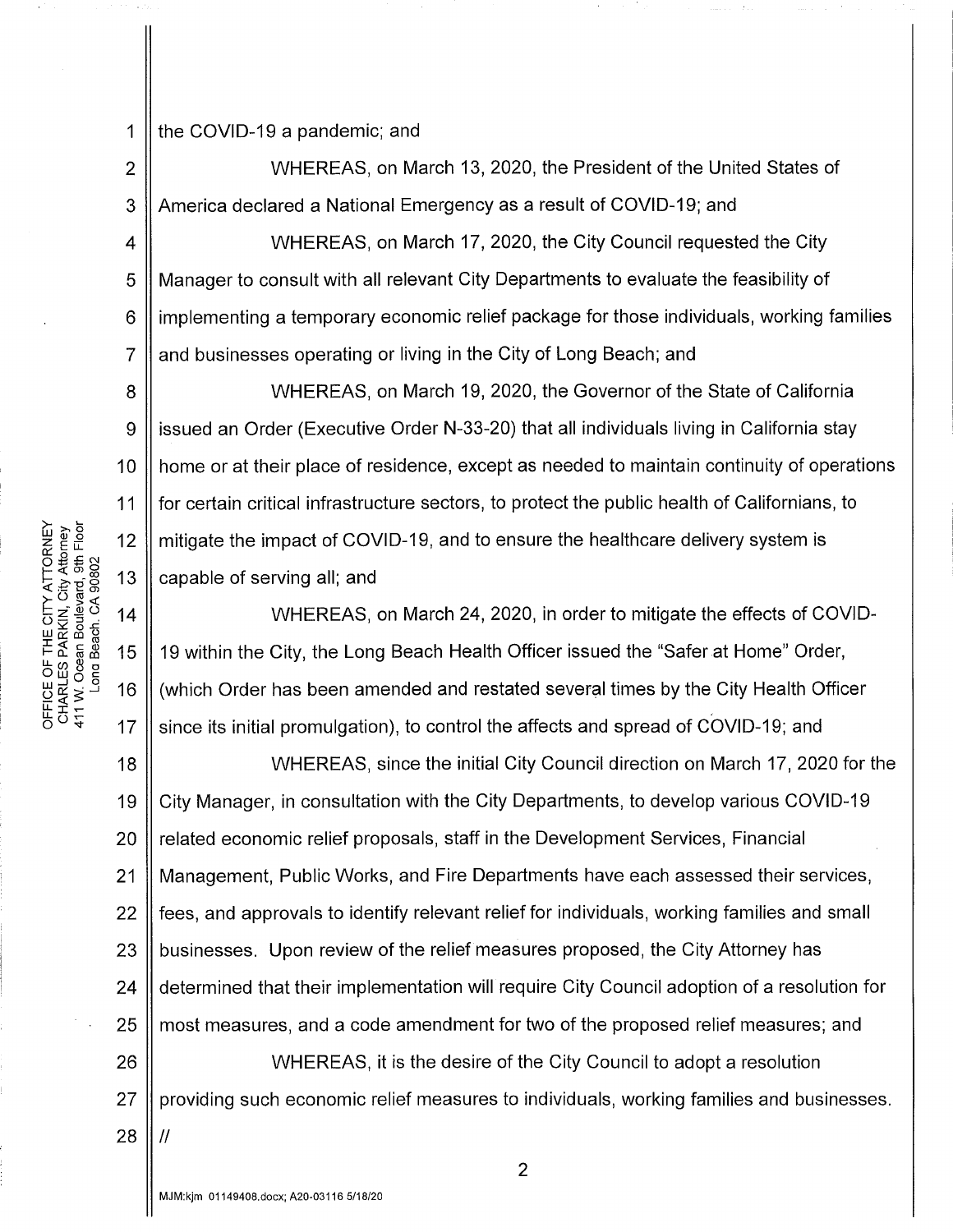3

6

7

8

9

10

11

12

13

14

15

16

17

18

19

20

21

22

23

24

25

26

27

28

1 || NOW, THEREFORE, the City Council of the City of Long Beach resolves as  $2 \parallel$  follows:

4 5 Section 1 The City Council of the City of Long Beach authorizes the City Manager to provide the following temporary economic relief measures as set forth below: Development Services Department

### Planning

- 1. Extend the expiration period of existing entitlement approvals by 24 months, all approvals not expired on January 1, 2020 will now expire 24 months beyond their original expiration date.
- 2. Extend the entitlement expiration period for new project approvals issued on or after June 2, 2020, to 36 months.
- 3. Allow deferral of 50% of the Conditional Use Permit (CUP) or other entitlement application fees greater than \$1,000, for projects submitted from June 2, 2020, through December 31, 2020. Fifty percent (50%) of the fee would be required to be paid at the time of application, and the remaining fifty percent (50%) of the fee would be required to be paid prior to the scheduled public hearing date for the project, or prior to a final project determination. This deferral is not applicable to environmental fees or noticing fees. This benefit provides an average deferral of approximately 90 days.

## Building and Safety

- 1. For all plans submitted, or plans to be submitted, on or before December 31, 2020, the plan review period would be extended from 12 months to 18 months.
- 2. For all building permits already issued, or to be issued, through December 31, 2020, expiration dates for said permits would be extended from a 24-month expiration period to a 36 month expiration period.
- 3. For all building plan checks submitted on or after June 2, 2020, through December 31, 2020, projects with a valuation of less than \$100,000, would be

RNEY<br><sup>>mey</sup><br>Floor **ATTOI<br>2, Att & Att**<br>1, B<br>90802<br>90802 : OF THE CITY<br>LES PARKIN, (<br>Ocean Boulew<br>ond Beach. CA W 보기<br>대주 > 그<br>문화 -

 $\circ$   $\sim$   $\circ$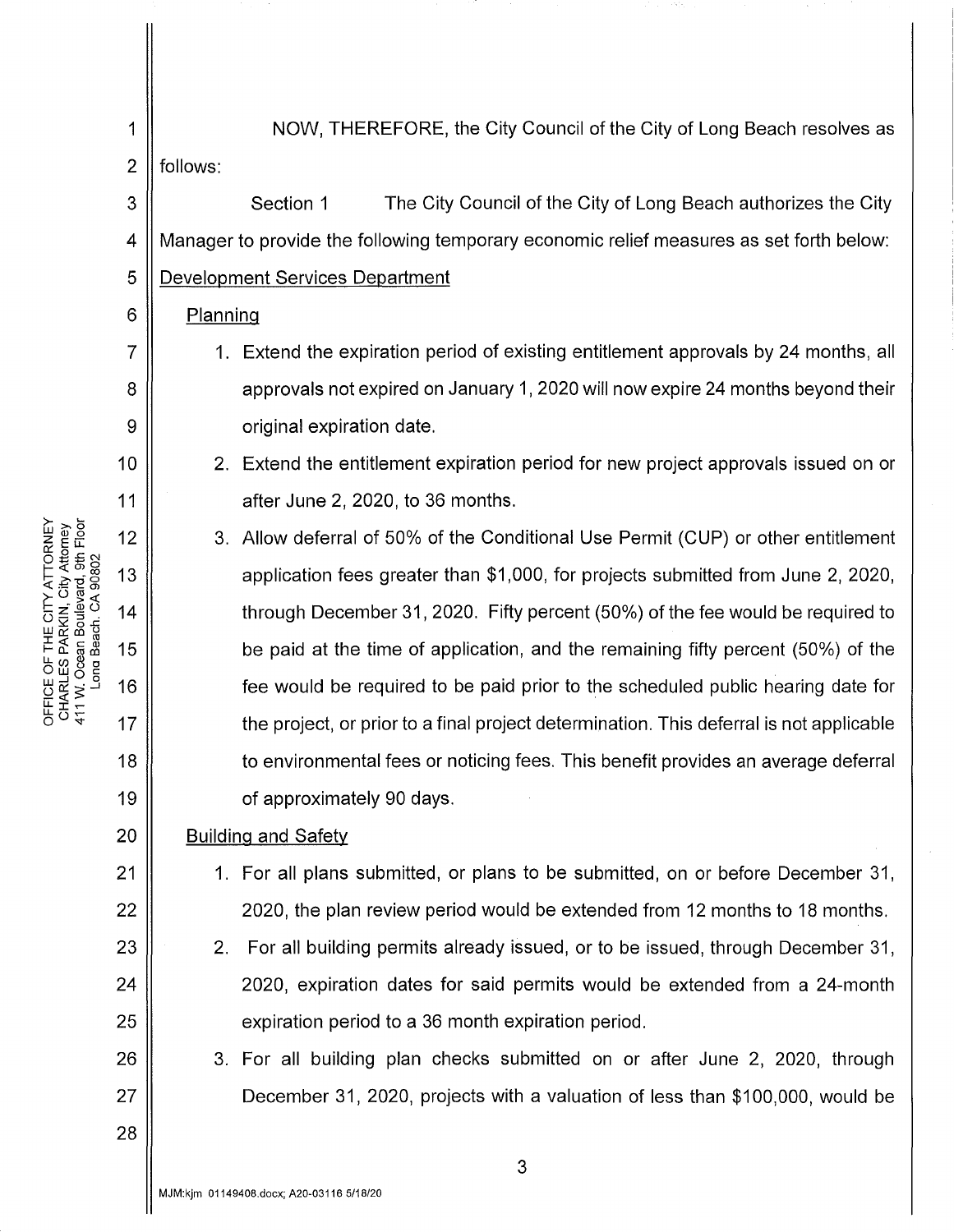10 11 > 2 MHz<br>로바이트<br>- 2 MHz 0:@ £ <sup>N</sup> ~<(O>~ cuo <sup>13</sup> <( ·- ..... (J) ~og<C -z.!l!O 14 (.) sz 5 .c w 0:: fl) u  $E \n\begin{bmatrix} 1 & 0 \\ 0 & 0 \\ 0 & 0 \end{bmatrix}$  15 5 ឃុំ 8 ខ្ល<sub>ី</sub>  $W = \frac{1}{2}$  .  $\frac{1}{2}$  .  $\frac{1}{2}$  .  $\frac{1}{2}$  .  $\frac{1}{2}$  .  $\frac{1}{2}$  .  $\frac{1}{2}$  .  $\frac{1}{2}$  .  $\frac{1}{2}$  .  $\frac{1}{2}$  .  $\frac{1}{2}$  .  $\frac{1}{2}$  .  $\frac{1}{2}$  .  $\frac{1}{2}$  .  $\frac{1}{2}$  .  $\frac{1}{2}$  .  $\frac{1}{2}$  .  $\frac{1}{2}$  .  $\frac$ 

 $\overline{\circ}$   $\rightarrow$   $\frac{17}{17}$ 

18

19

20

21

22

23

24

25

26

1

2

3

4

5

6

7

8

9

allowed to defer payment of building plan check fees until building permit issuance.

4. A process will be established at the Permit Center to allow fee payments by phone via a secure credit card transaction process until an on-line payment system can be implemented.

#### Code Enforcement

- 1. For administrative citation Warning Notices issued between March 1, 2020, through August 31, 2020, the compliance period would be extended from a 30 day compliance period to a 60-day compliance period, except for violations regarding weeds, trash, debris, and graffiti. Warning notices for weeds, trash, debris and graffiti will maintain a 30-day compliance period.
- 2. The compliance period for all citations issued between March 1, 2020, through August 31, 2020, would be extended from a 30-day compliance period to a 60 day compliance period. Citations for weeds, trash, debris and graffiti will maintain a 30-day compliance period.
- 3. Code Enforcement staff will discontinue. the issuance of proactive parking citations on private property for a period of approximately 90-days from June 2, 2020, through August 31, 2020. Citations will continue to be issued in response to complaints.
- 4. Proactive Rental Housing Inspection Program (PRHIP) fees will be deferred for 60-days from the due date. Invoices for PRHIP fees are mailed to property owners annually in mid-October with a 45-day payment period which requires payment by the end of November. This provision would extend the payment period by 60 days and payment of PRHIP fees would be due by January 31, 2021.

#### 27 Fire Department

28

1. For all plans submitted for Fire plan check on or after January 1, 2020, through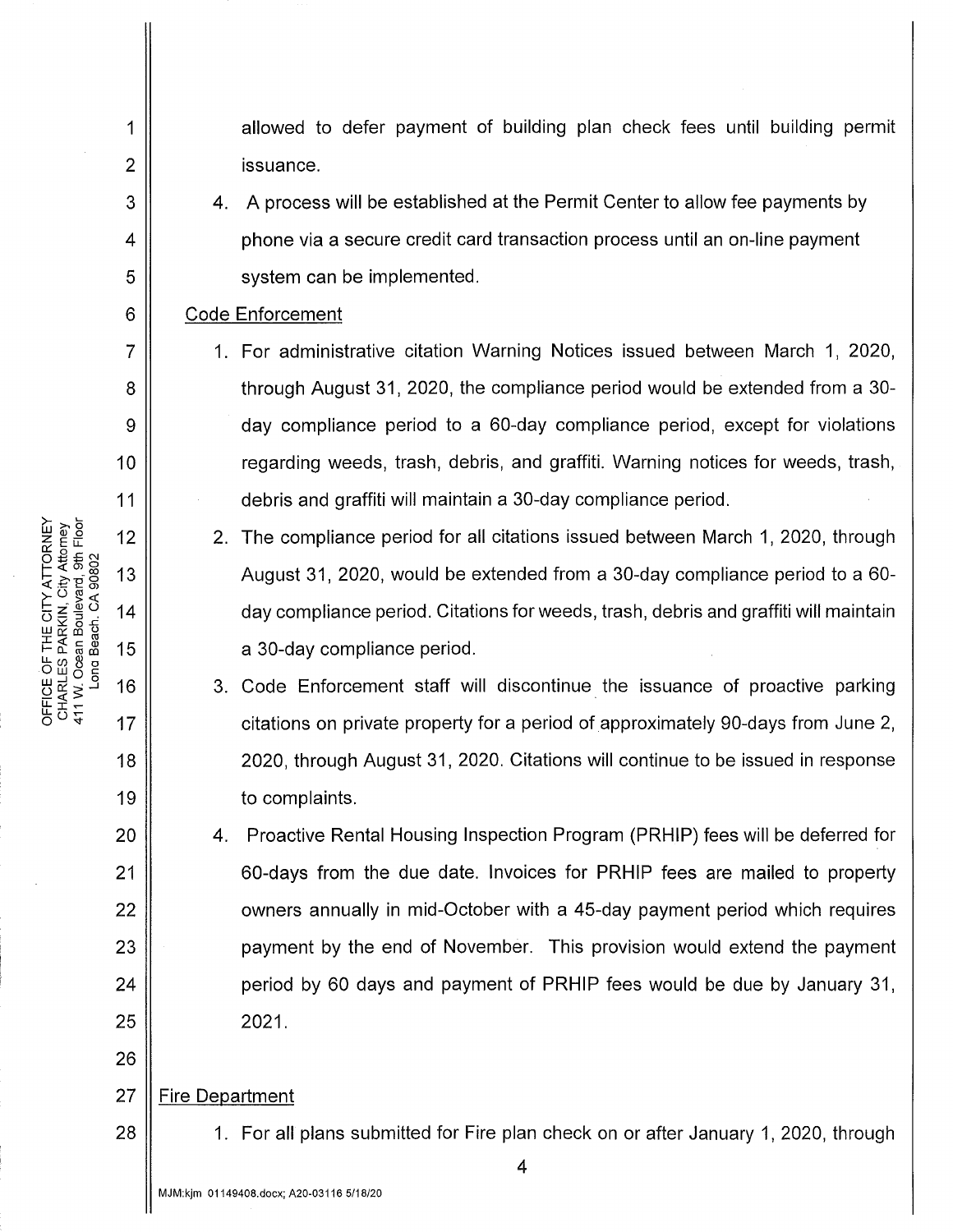| CHARLES PARKIN, City Attorney<br>411 W. Ocean Boulevard, 9th Floor<br>Long Beach. CA 90802<br>ATTORNEY<br>THE CIT<br>411 W. Oce<br>$\circ$<br>OFFICE | 1            | December 31, 2020, the plan review period will be extended from 12-months to            |
|------------------------------------------------------------------------------------------------------------------------------------------------------|--------------|-----------------------------------------------------------------------------------------|
|                                                                                                                                                      | $\mathbf{2}$ | 18-months.                                                                              |
|                                                                                                                                                      | 3            | 2. For all Fire construction permits issued on or after January 1, 2020, through        |
|                                                                                                                                                      | 4            | December 31, 2020, the expiration period will be extended from a 24-month               |
|                                                                                                                                                      | 5            | expiration period to a 36-month expiration period.                                      |
|                                                                                                                                                      | 6            | An extension of the annual inspection fee balance due dates would be granted,<br>3.     |
|                                                                                                                                                      | 7            | extending the period by 60 days.                                                        |
|                                                                                                                                                      | 8            |                                                                                         |
|                                                                                                                                                      | 9            | <b>Financial Management Department</b>                                                  |
|                                                                                                                                                      | 10           | Penalty fees for all late payments on all business license taxes, including<br>1.       |
|                                                                                                                                                      | 11           | commercial property licensees and residential property licensees, will be waived        |
|                                                                                                                                                      | 12           | from March 16, 2020 through August 31, 2020. Penalties will be assessed on              |
|                                                                                                                                                      | 13           | bills that are late as of September 1, 2020.                                            |
|                                                                                                                                                      | 14           |                                                                                         |
|                                                                                                                                                      | 15           | <b>Public Works Department</b>                                                          |
|                                                                                                                                                      | 16           | <b>Public Walkway Occupancy Permits</b>                                                 |
|                                                                                                                                                      | 17           | 1. For all parklet and sidewalk dining permits that expire on or after January 1, 2020, |
|                                                                                                                                                      | 18           | through December 31, 2020, applicants can defer payment of the renewal fee              |
|                                                                                                                                                      | 19           | for 10 months from date of permit expiration.                                           |
|                                                                                                                                                      | 20           | 2. For all new parklet and sidewalk dining permits submitted on or after June 2,        |
|                                                                                                                                                      | 21           | 2020, through December 31, 2020, applicants can defer payment of plan check             |
|                                                                                                                                                      | 22           | and permitting fees for 10 months from the date of application submission.              |
|                                                                                                                                                      | 23           | <b>New Development Permits</b>                                                          |
|                                                                                                                                                      | 24           | 1. For all new residential and commercial building plan review applications             |
|                                                                                                                                                      | 25           | submitted on or after June 2, 2020 through December 31, 2020, projects with a           |
|                                                                                                                                                      | 26           | valuation of less than \$100,000, can defer payments of plan check+ application         |
|                                                                                                                                                      | 27           | fees until permit issuance.                                                             |
|                                                                                                                                                      | 28           | 2. For all new residential and commercial building plan review applications             |
|                                                                                                                                                      |              | 5<br>MJM:kjm 01149408.docx; A20-03116 5/18/20                                           |
|                                                                                                                                                      |              |                                                                                         |

 $\hat{\mathcal{L}}$ 

ខ្ញុំ ≨ ¤  $\tilde{\mathcal{L}}$  =  $\tilde{\mathcal{L}}$   $\tilde{\mathcal{L}}$   $\tilde{\mathcal{L}}$   $\tilde{\mathcal{L}}$   $\tilde{\mathcal{L}}$   $\tilde{\mathcal{L}}$   $\tilde{\mathcal{L}}$   $\tilde{\mathcal{L}}$   $\tilde{\mathcal{L}}$   $\tilde{\mathcal{L}}$   $\tilde{\mathcal{L}}$   $\tilde{\mathcal{L}}$   $\tilde{\mathcal{L}}$   $\tilde{\mathcal{L}}$   $\tilde{\mathcal{L}}$   $\tilde{\mathcal{L}}$   $\tilde{\mathcal{L}}$   $\til$  $\sum_{\substack{S \subseteq S \ S \ S \ S \ S \ S}}$  14 m 호<br>도 호 명 옵<br>도 호 옵

 $\mathbf{\mathcal{H}}$